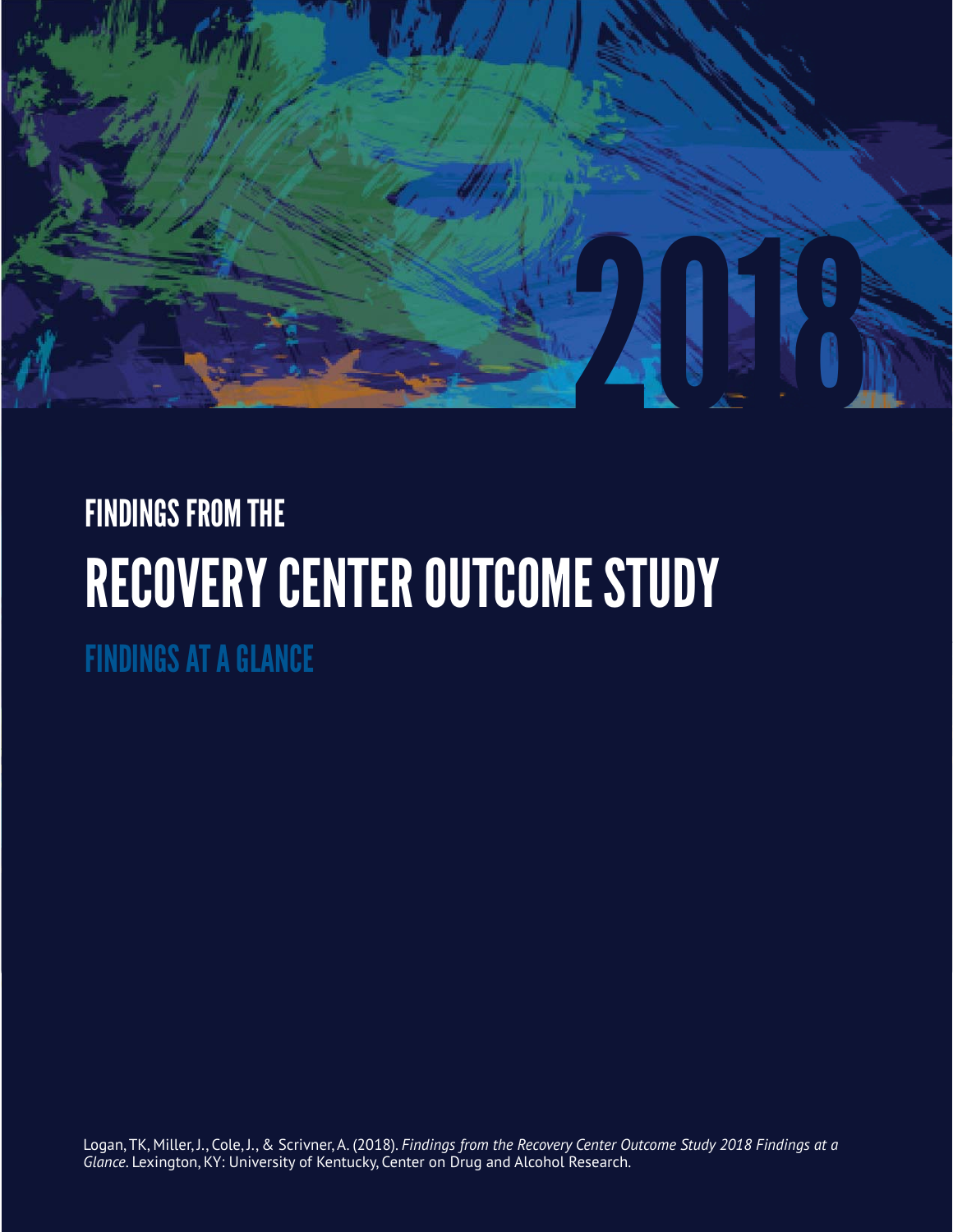# INTRODUCTION

Recovery Kentucky was created to help Kentuckians recover from substance abuse, which often leads to chronic homelessness. There are 17 Recovery Kentucky centers across the Commonwealth, providing housing and recovery services for up to 2,100 persons simultaneously. Recovery Kentucky is a joint effort by the Kentucky Department for Local Government (DLG), the Department of Corrections, and Kentucky Housing Corporation. Local governments and communities at each Recovery Kentucky center location have also contributed greatly to making these centers a reality. $^1$  The overall program is composed of 4 main components through which clients advance:



The Behavioral Health Outcome Studies team at the University of Kentucky Center on Drug and Alcohol Research (UK CDAR) independently conducts the Recovery Center Outcome Study (RCOS) which is an annual outcome evaluation that includes 15 of the Recovery Kentucky centers who participated in RCOS this fiscal year. Recovery center staff conduct an intake interview when clients enter Phase I after completing SOS and MT 1 and 2 to assess behaviors and problems clients had prior to entering the recovery center. Follow-up interviews are then conducted over the telephone by an interviewer at UK CDAR with eligible, consenting RCOS clients 12 months after Phase 1 entry. A random sample of eligible clients, stratified by target month (based on the intake month), gender, and Department of Corrections (DOC) referral into the program, was selected. Client responses are kept confidential to help facilitate the honest evaluation of client outcomes and program services.

This Findings at a Glance report summarizes outcomes for 300 men and women who participated in a Recovery Kentucky program, completed a Phase 1 intake interview between July 2015 and June 2016 and a follow-up interview between July 2016 and June 2017.<sup>2</sup> At intake, most clients included in this report were White (92%), not currently married (89%), predominately female (57%) and, on average, 34 years old.

<sup>1</sup> For more information about Recovery Kentucky, contact KHC's Mike Townsend toll-free in Kentucky at 800-633-8896 or 502-564-7630, extension 715; TTY711; or email MTownsend@kyhousing.org.

<sup>2</sup> Fifteen of the currently established Recovery Kentucky programs participated in the Recovery Center Outcome Study between July 2015 and June 2016 and 12-month follow-up survey between July 2016 and June 2017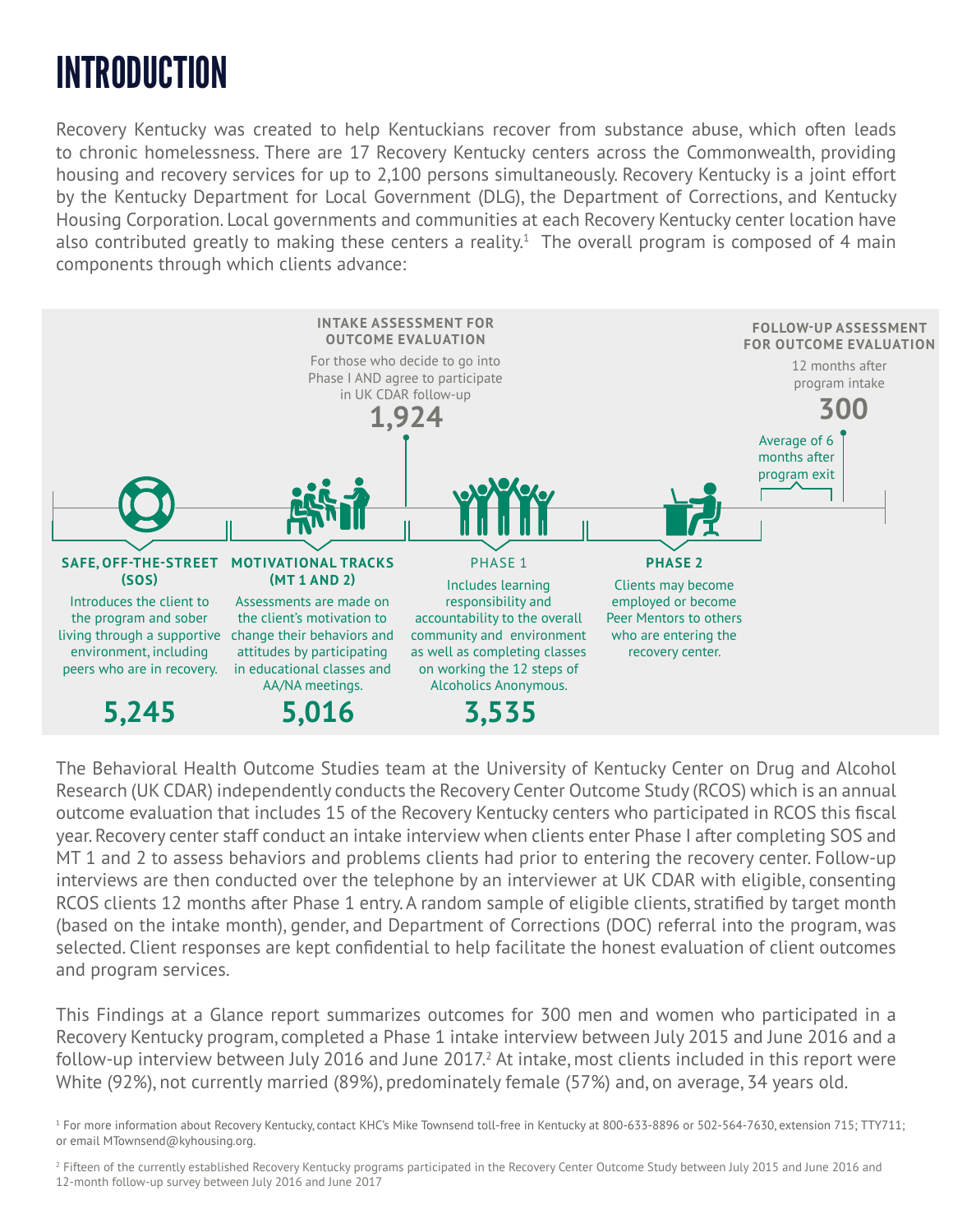# FACTORS EXAMINED AT INTAKE AND FOLLOW-UP



#### **HOW MUCH HAS OPIOID AND HEROIN USE CHANGED OVER TIME?**

This trend analysis examines the percent of RCOS clients who reported misusing prescription opiates/opioids, non-prescribed methadone, non-prescribed buprenorphine-naloxone (bup-nx), and heroin in the 6 months before entering the program from FY 2010 to FY 2016.<sup>5</sup>



 $^{\rm 3}$  Because being in a controlled environment inhibits opportunities for alcohol and drug use, clients who were incarcerated the entire period measured at intake were not included in this substance use analysis ( $n = 17$ ).

4 Misuse of opioids other than heroin, including prescription opiates, methadone, and buprenorphine-naloxone.

 $5$  On average, there were 1,200 intake surveys submitted each fiscal year.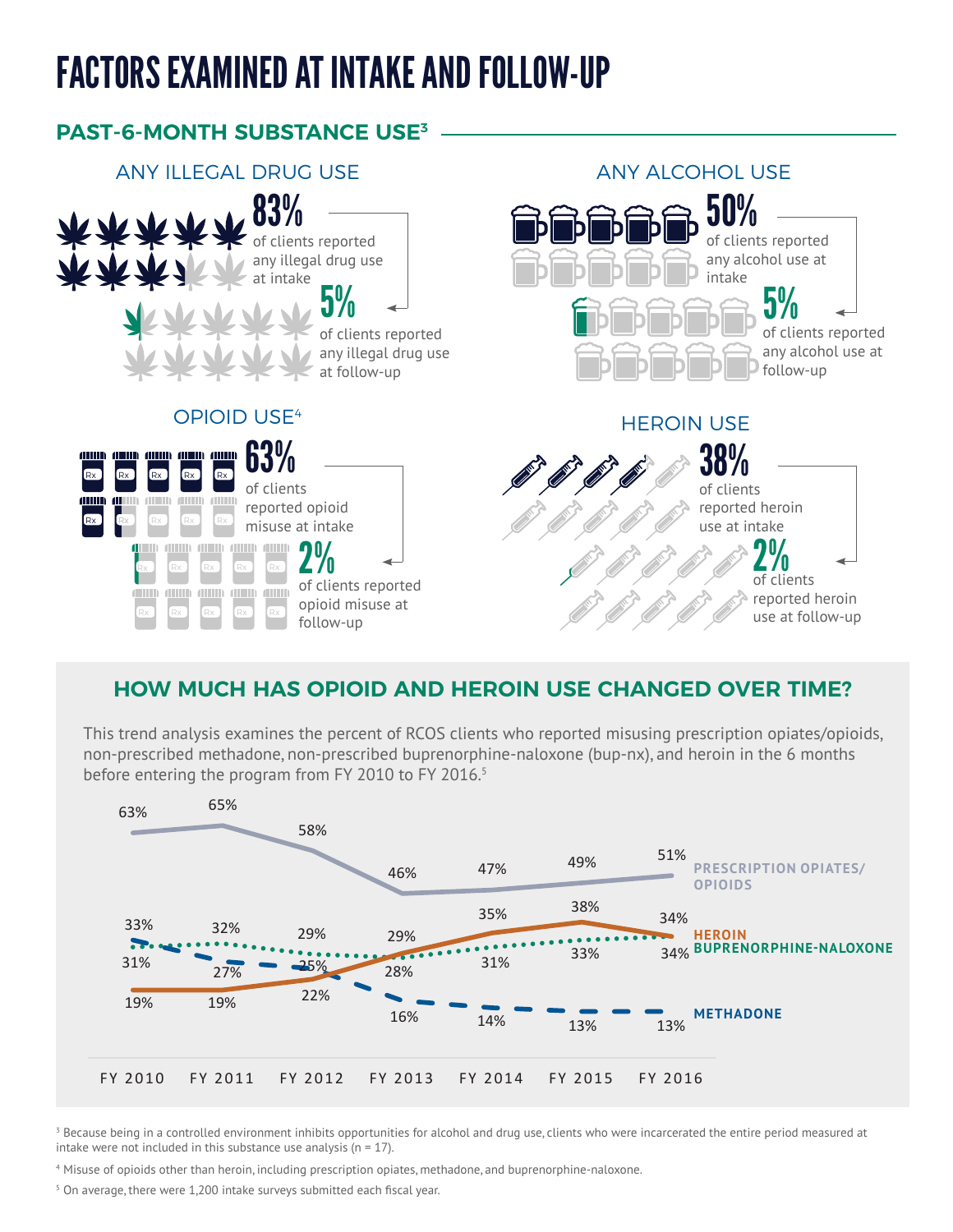### **PAST-6-MONTH MENTAL HEALTH AND STRESS**



#### **EMPLOYMENT TRENDS BY GENDER**

Since FY 2011, the disparity in employment between men and women in the RCOS follow-up sample has been documented.



6 Includes alcohol, prescription drugs, and illegal drugs.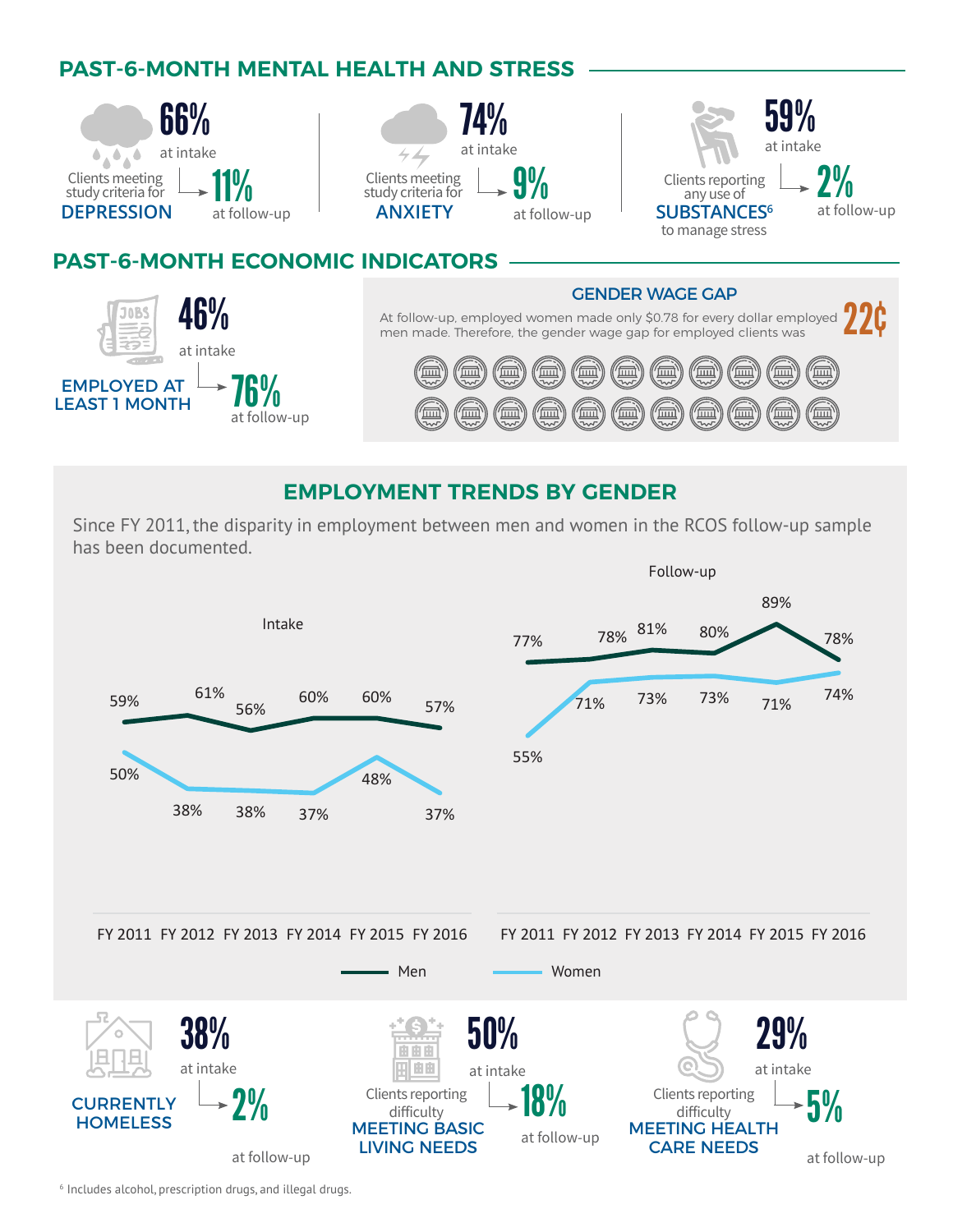#### **TRENDS IN HOMELESSNESS**

In the past four fiscal years, the number of people reporting homelessness at intake has increased slightly and the number of people reporting homeless at follow-up has decreased.



#### **PAST-6-MONTH CRIMINAL JUSTICE INVOLVEMENT**



The program changed me and I'm now a peer mentor. I know about this disease better and I have the tools to stay sober.

#### **—RCOS FOLLOW-UP CLIENT**

#### **TRENDS IN ARRESTS**

Over the past 4 years, over half of RCOS clients reported being arrested at least once in the past 6 months. At follow-up, significantly fewer clients reported an arrest in the past 6 months.